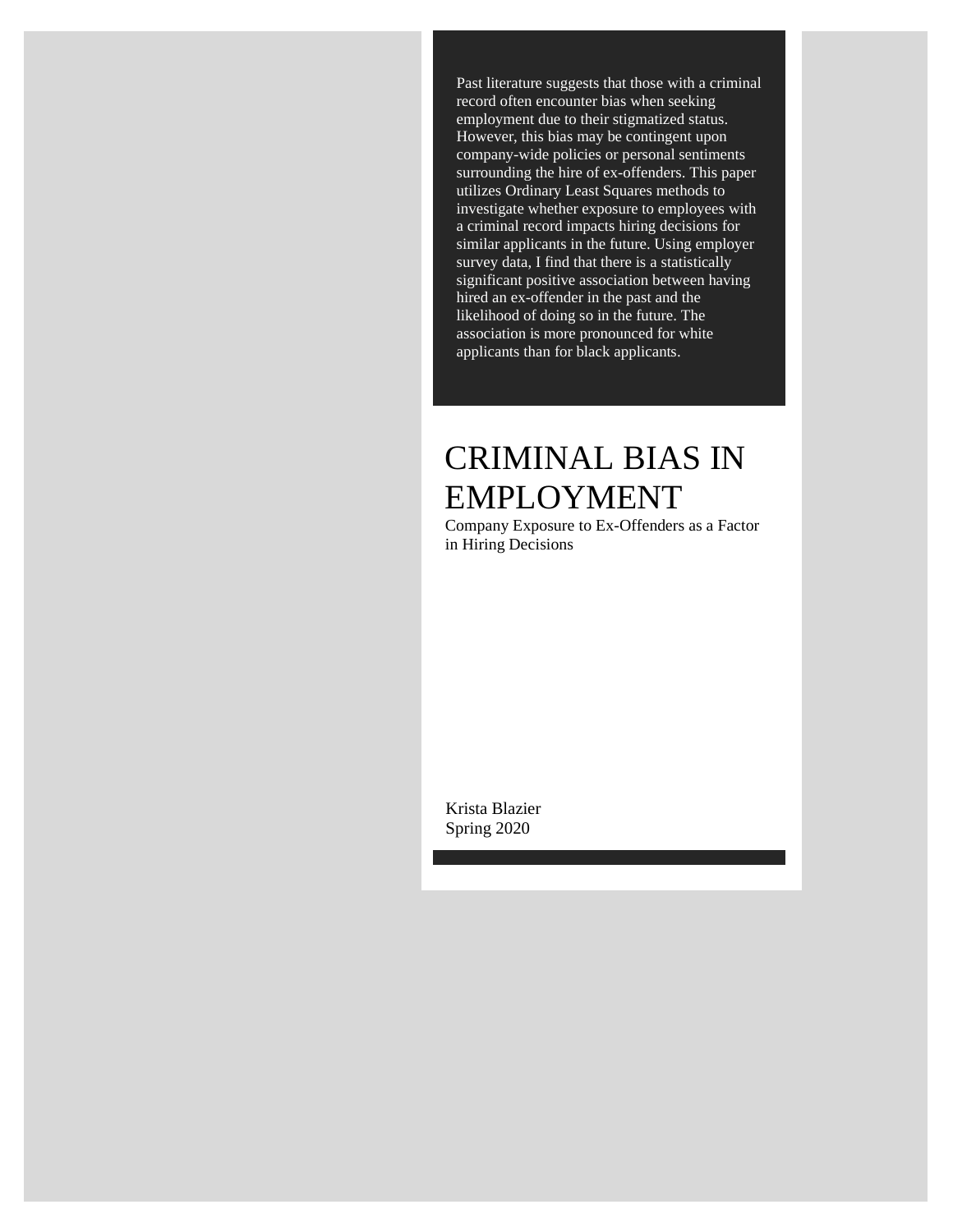#### **I. Introduction**

As an institution, the American Justice System serves to protect the nation's citizens from crime and rehabilitate those members of society who have committed delinquency in their past. However, the efficacy of the rehabilitation function is called into question when a legacy of stigma is attached to former convicts attempting to once again become a part of society (Sawyer & Wagner, 2020). Not only is the effect of the label "criminal" apparent in personal biases that may exist surrounding those who have had brushes with the law, but also through statistical evidence that a criminal record interferes with ex-offenders' ability to successfully re-enter society (Bernburg, Krohn, & Rivera, 2006; Weiman, Stoll, & Shawn 2007; Pager & Western, 2009).

One major area in which former convicts are disproportionately affected following their incarceration is participation in the economy. Couloute  $\&$  Kopf (2018) provided the first estimate of unemployment rates within the population of ex-offenders: 27%. They note that the only period in which the unemployment rate for the entire American population was comparable to this estimate was during the peak of the Great Depression, when American unemployment rates reached 25% (Couloute & Kopf, 2018). At the time of Couloute & Kopf's study, the unemployment rate in the United States was around one-sixth of the unemployment rate for excriminals, at 4.0% (Bureau of Labor Statistics, 2018). With over 650,000 individuals released from American prisons every year (U.S. Department of Justice, n.d.), the discrepancies in unemployment between these populations is unviable.

Criminal history and negative employment outcomes are undeniably linked, illustrated not only by these statistics, but also by the vast amount of research that has been dedicated to the topic over decades (Mueller-Smith, 2015; Pager, 2003; Agan & Starr, 2017). Bias that lasts past time in jail or prison interrupts the goal of rehabilitation that is inherent to the criminal justice system. As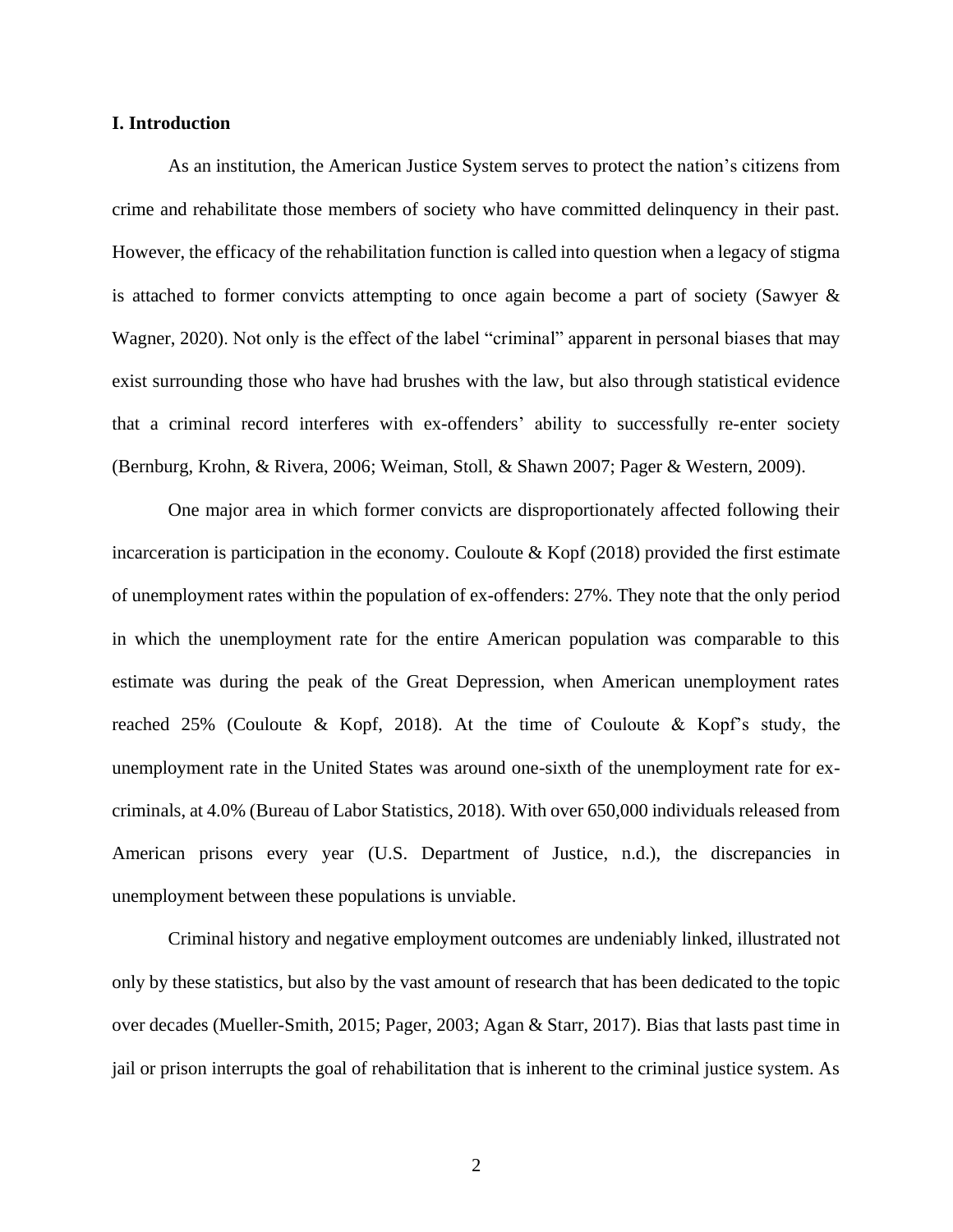a result, policy initiatives such as "Ban the Box," which calls for an elimination of disclosure of criminal history early on in job application processes, or proposals to eradicate background checks for job applicants have been suggested to help reduce barriers to re-entry. Additionally, existing programs such as the Work Opportunity Tax Credit (WOTC) offer tax credits to firms that employ individuals from marginalized groups, such as the formerly incarcerated, to incentivize their hire. Still, for these initiatives to operate in the way that they are intended, it is essential that the existence of bias surrounding the stigma of a criminal label can be proven.

Informed by existing literature and adding to the debate, this paper intends to quantify the existence of cultural and personal bias that occurs in company hiring practices relating to exoffenders. This is accomplished by investigating the differential rates of willingness to hire an applicant with a criminal record between companies who have and have not hired an employee with a criminal history before. The idea behind this research is that exposure to a worker who bears the label of "ex-offender" will help to break down preconceived notions about those who have been incarcerated, and their ability to be reliable members of a business operation. If this concept exists in practice, companies who have hired former criminals in the past should be more willing to hire similar workers in the future, compared to companies who have never hired ex-offenders. A unique approach combining social and economic theory will inform a model to illustrate the weight of bias in criminal hiring decisions.

This research is organized into four parts. The following section will conduct a comprehensive review of existing literature that informs the debate about the effect of criminal status on labor market outcomes, such as income and employment. Section III describes the data and model specification used to conduct an empirical analysis on patterns of criminal hire with regards to company exposure to formerly-incarcerated employees. Results from the model are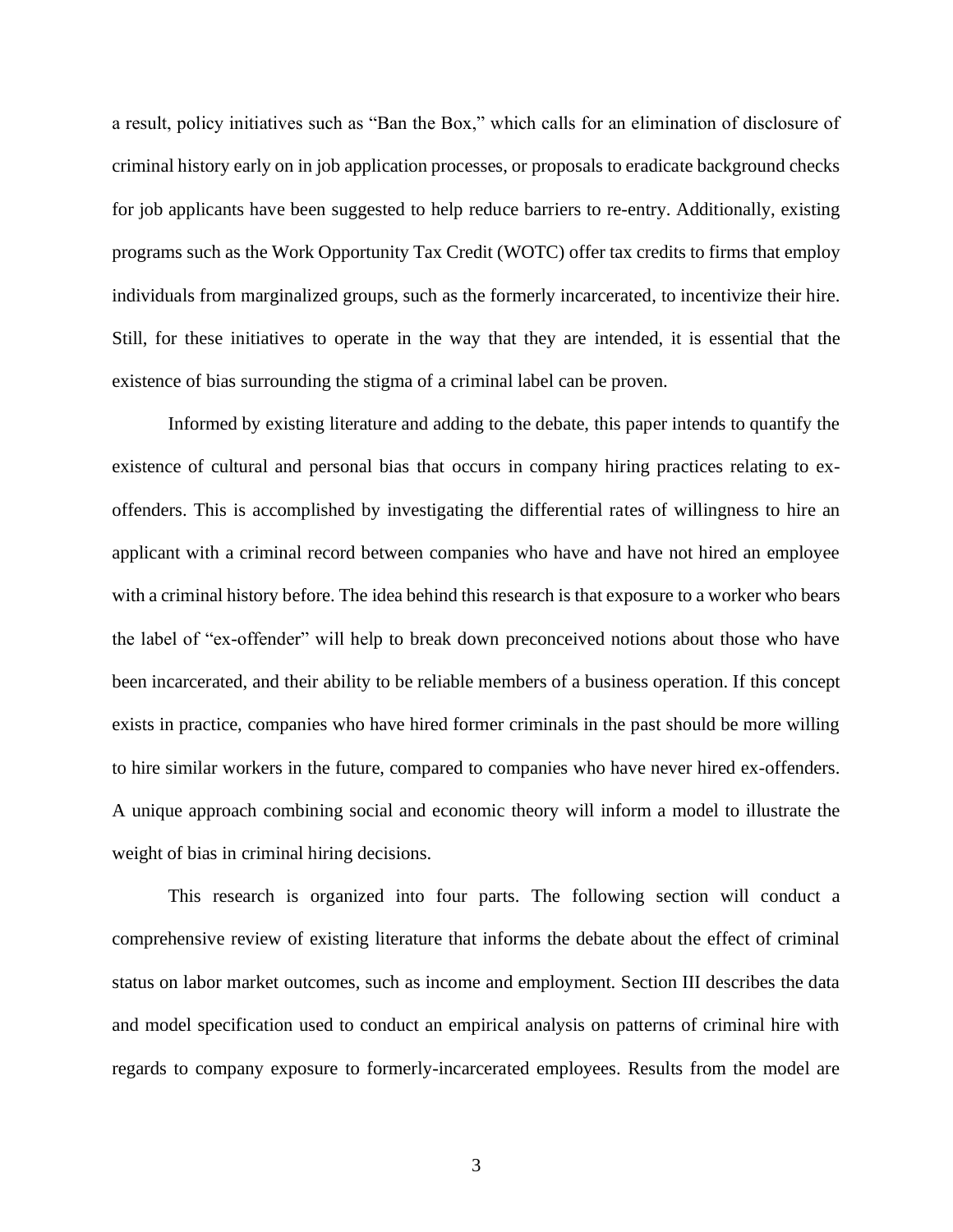presented and discussed in Section IV. Lastly, recommendations for moving forward with policy and further research are discussed in the conclusion, Section V.

#### **II. Literature Review**

There exists a wide array of research pertaining to the effect of a criminal record on labor market outcomes, primarily income and employment. While many of these studies aim to answer similar questions, they often lead to different conclusions. One of the primary difficulties in attempting to compose a comprehensive study on the topic is a lack of data. A common tactic used to overcome the absence of accessible, wide-ranging data for ex-offenders is to merge records of former state inmates with Unemployment Insurance (UI) data, using Social Security Numbers as a common identifier (Grogger, 1995; Kling, 2006; Jung, 2011; Mueller-Smith, 2015).

Many studies' data-gathering techniques are similar, but there remain discrepancies in the findings of economic papers attempting to isolate the effect of criminal status on labor market outcomes. In one of the earliest articles of its kind, Grogger (1995) looks at the effect of arrests regardless of conviction — on employment and earnings of young men using a distributed lag model. Grogger (1995) finds that there is neither a substantial nor lasting effect of arrest on the specified outcomes. Building on Grogger's (1995) findings, Kling (2006) delves into the varying effects of incarceration lengths on employment and earnings, finding no considerable negative effect of longer incarceration on the outcomes in the medium term, and even a positive association with longer incarceration and employment and earnings within one to two years of release. Further, Jung (2011) actually finds a positive effect of incarceration length on employment and outcomes, which are especially influential for those who committed less-violent crimes. Yet, Mueller-Smith (2015) contradicts the previous findings of either a null or positive effect of a criminal record on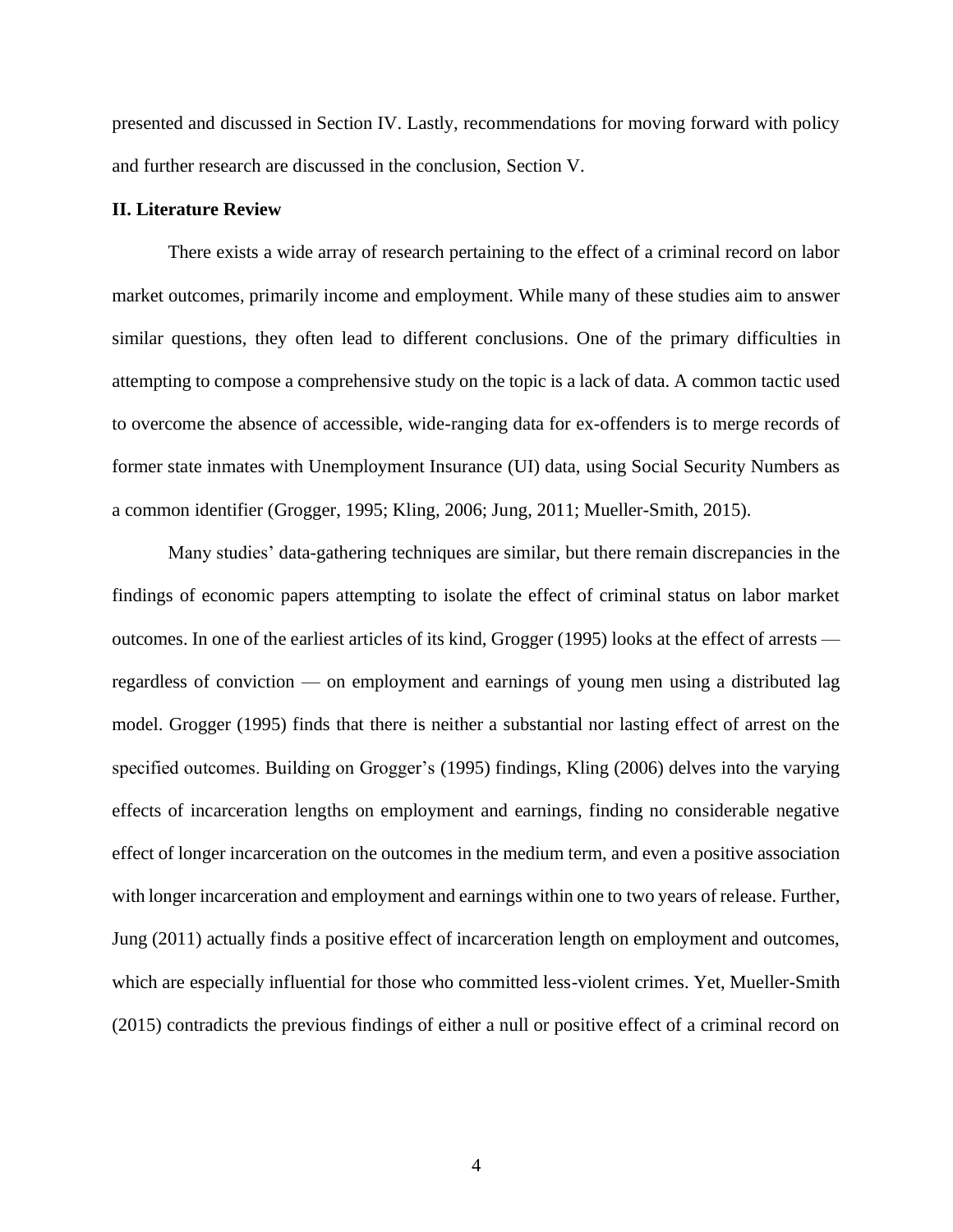employment or earnings, concluding that there exists a substantial negative association between incarceration length and the specified outcomes, for both felony and misdemeanor charges.

Considering the diversity in data used to complete these studies — which draw from different states, come from different years, and generate inclusion criteria based on varying degrees of criminality — it is not surprising that there is no general consensus on the true impact of a criminal record in the labor market. In addition to the challenge of inconsistent data, the complexities of criminal status in the labor market can leave models susceptible to confounding or other factors that can bias the results, making it difficult to isolate the effect of criminal status. For example, Jung (2011) discusses underlying variables such as participation in prison work programs that may lead to a positive association between incarceration length and labor market outcomes.

Additionally, while many of the economic articles suggest that social stigma may be to blame for any negative labor market effects from criminality, there tends to be a disconnect between sociological theory and economic modeling. As an interdisciplinary issue, much social research has gone into the topic as well. These articles tend to be more theoretical, focusing on the effect that stigmatized social status might have on employment prospects. In an experimental study, Pager (2003) aimed to isolate the causal effect of a stigmatized criminal status on employment, as well as the interaction of criminal status and race. Pager (2003) conducted an audit of entry-level jobs in the Milwaukee, WI area using two pairs of applicant "testers." The teams varied by race – one team black, the other white; within the team, one tester was assigned a criminal status, whereas the other was not. In addition to demonstrating the effect of race on the probability of receiving a job callback or offer, the results of the study showed that the likelihood of getting a callback was far less for those with criminal records across races, and even worse for those who were black and given criminal status. A contemporary study by Agan & Starr (2017) replicated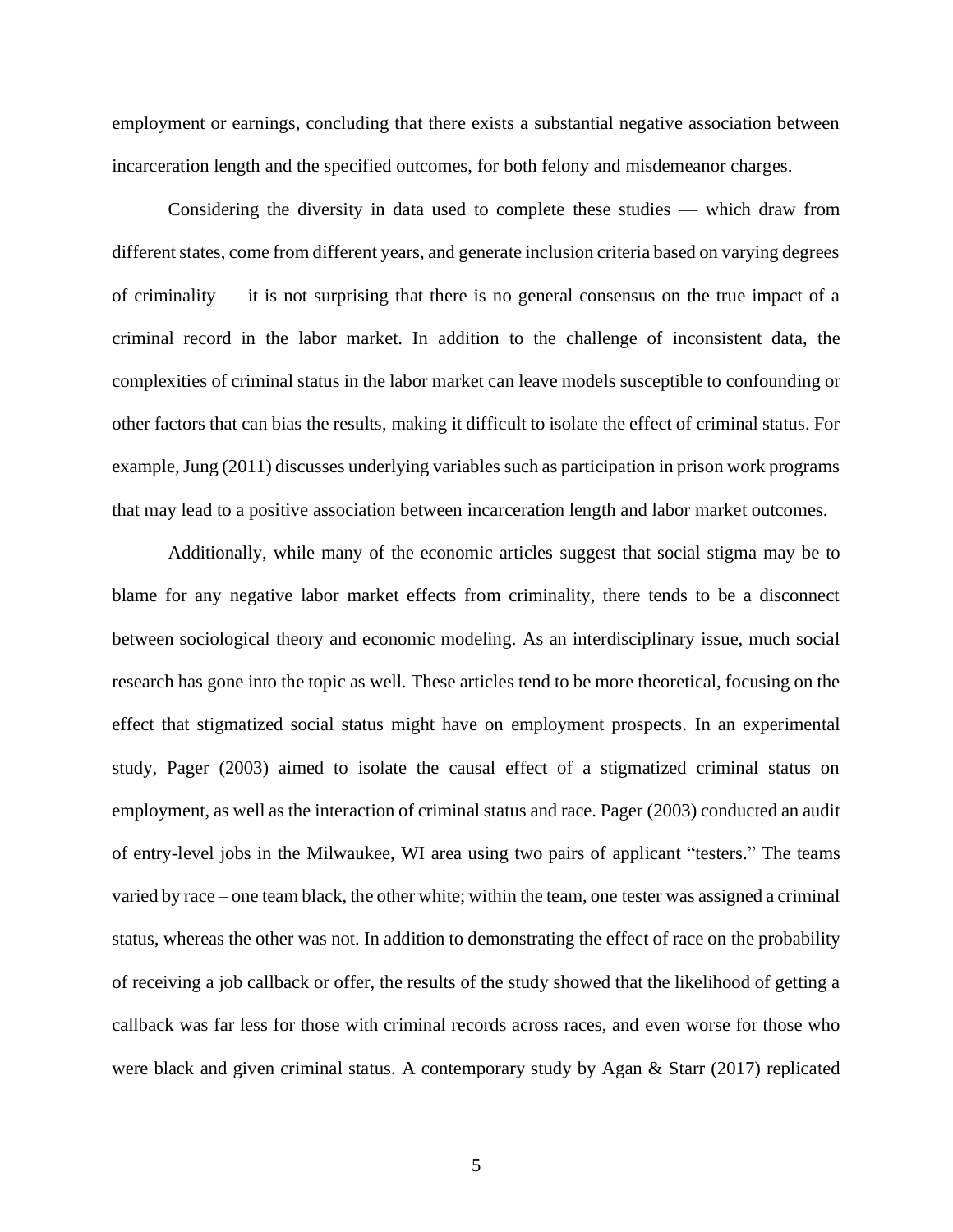this experiment in New York City and New Jersey, sending online applications with randomized applicant traits — including criminal status — to  $2,655$  entry-level job postings. Among other conclusions, they corroborate the negative causal impact of criminal status on job callbacks, finding that employers call back applicants without felony convictions at a rate of sixty percent more than their criminal counterparts. Pager & Western (2009) also conducted employer surveys in New York to further study concerns surrounding the label of "criminal" amongst job applicants. Their data reveals that the type of offense carries different weights in employment, that employers who have hired ex-offenders tend to have fewer concerns about ex-offenders' trustworthiness, and other employer attitudes pointing to the conclusion that the stigma of a criminal record indeed acts as a barrier to participation in the labor market.

Clearly, the conversation surrounding the impact of criminal records on labor market outcomes is both vast and unsettled, despite serious policy implications that existing research serves to inform. I believe one of the key focuses in continuing research on the topic must be an integration of both economic and sociological approaches to modeling this complex issue. Additionally, the literature would benefit from a greater focus on studying employer perspectives on this stigmatized status; after all, employers are the ones who determine the outcomes of earnings and employment. Thus, this paper adds to the literature by creating an economic model focusing on the impact of employers' views of criminal status on the likelihood to hire. Using employer survey data from a questionnaire that accompanied Pager's (2003) experiment, this paper investigates the weight of stigma of criminal status in employment by looking at the relationship between a company's previous experience hiring ex-offenders and their likelihood to do so again. This research builds on Pager & Western's (2009) study, which took a more qualitative and exploratory approach to investigating these trends, focusing on summary statistics from a similar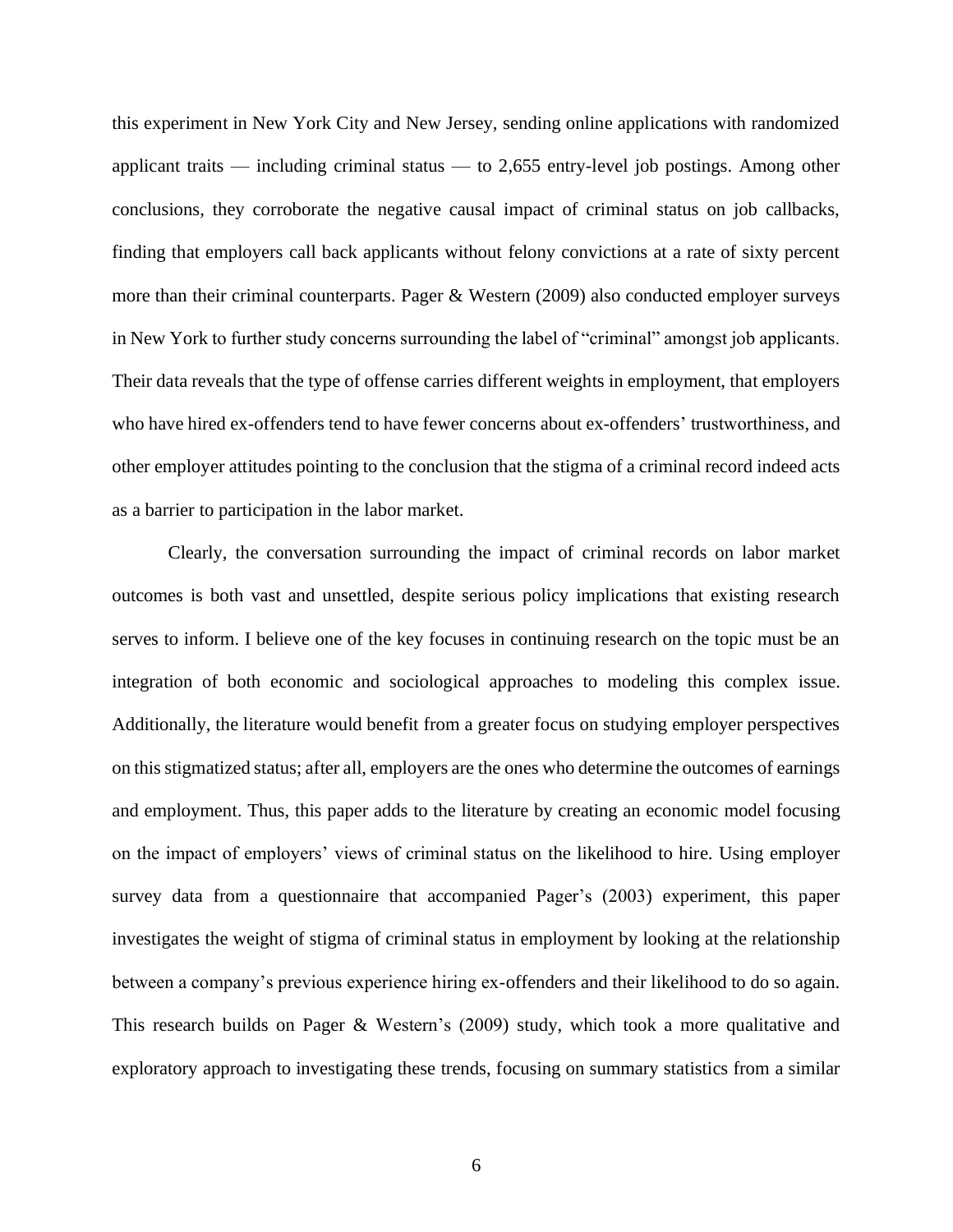set of employer survey data. Their research lays a strong foundation for developing quantitative equations to model the relationship of interest in this paper. This quantitative study will examine how personal exposure to those with the stigmatized status may be associated with a hiring manager's probability of hiring another ex-criminal.

#### **III. Empirical Analysis**

## **i. Data**

The data used to conduct the empirical analysis in this paper comes from a survey accompanying Pager's (2003) audit of businesses in the Milwaukee, WI area. In the original study, one hundred and seventy-seven businesses with entry-level positions were audited by black and white applicant teams, who varied in assigned criminal status within the teams. The survey data, collected in 2002, acts as the basis for this research; it comes from phone interviews conducted with the audited employers regarding the demographics and culture of their businesses. The data contains employers' responses to a variety of qualitative and quantitative questions targeting employer attitudes and hiring practices, as well as likelihood to hire fictional males in theoretical situations (e.g. the probability of hiring a black man with a drug offense). Due to the nature of the original experiment, Pager (2003) asked some of the surveyed employers about theoretically hiring a white man with varying criminal status, and others about hiring a black man with varying criminal status. That is, employers asked about a candidate of one race were not asked about a candidate of the other race.

#### **ii. Model Specification**

The models developed in this paper aim to combine economic and sociological theory to quantify the weight of stigma of a criminal record in seeking employment, using Ordinary Least Squares regression (OLS). The models utilize the aforementioned theoretical hiring "outcomes"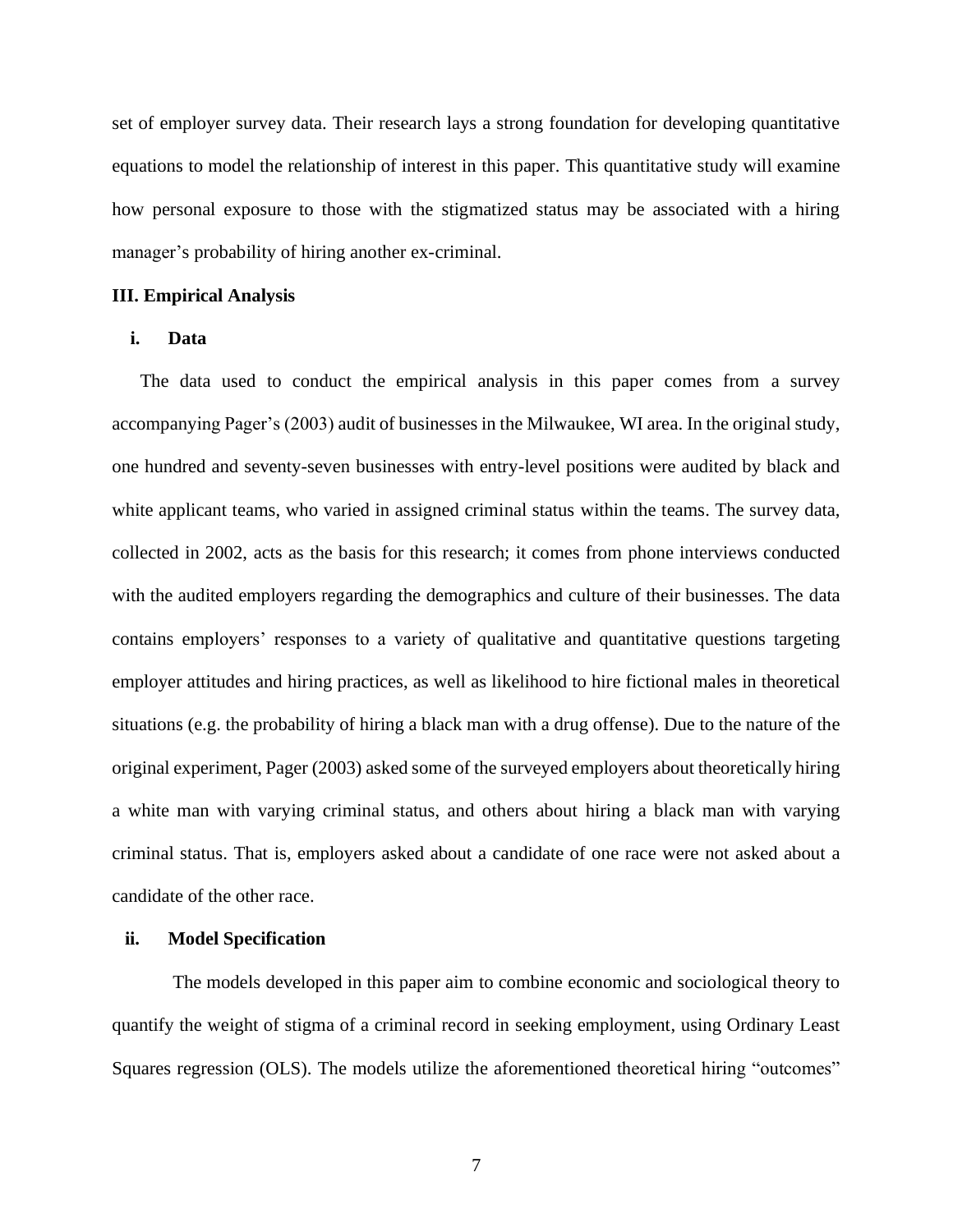as the dependent variable. Remember that interviewed employers were not asked about candidates of both races. Thus, to create a fuller picture, I will be exploring two models, identical in all aspects aside from the race of the theoretical job candidate. Additionally, because existing literature has shown that the nature of the offense bears weight in likelihood of employment (Pager & Western, 2009), the outcome for each model will be likelihood of employment for a criminal with a drug offense only. Limiting analysis to drug offenses is appropriate both because they are lower-level, non-violent crimes, and because they are quite common offenses. One in five people incarcerated were convicted because of a drug offense (Sawyer & Wagner, 2020).

Remember that unlike much of the existing work, these models work from the employer perspective. Primarily, they aim to quantify the relationship between having hired a criminal in the past, and hiring another one in the future. In doing so, the models have the potential to shed light on whether or not exposure to ex-offender employees is at all positively or negatively correlated to future hiring decisions regarding ex-offenders. That is, whether the stigmatized status bears different weight in employment for companies who have versus have not hired ex-offenders in the past. Also incorporating important covariates mentioned in existing research, the models are as follows:

(1) 
$$
Y_1 = \beta_0 + \beta_1 X_1 + \beta_2 X_2 + \beta_3 X_3 + \beta_4 X_4 + \beta_5 X_5 + \beta_6 X_6 + \beta_7 X_7 + \varepsilon_1
$$
  
(2)  $Y_2 = \beta_0 + \beta_1 X_1 + \beta_2 X_2 + \beta_3 X_3 + \beta_4 X_4 + \beta_5 X_5 + \beta_6 X_6 + \beta_7 X_7 + \varepsilon_2$ 

Equations (1) and (2) differ only in outcome, where *Y<sup>1</sup>* in (1) refers to the outcome of hiring a black candidate with a drug offense, and *Y2* in (2) refers to the outcome of hiring a white candidate with a drug offense. The responses to the outcomes originally had four levels each in the data: "Very likely," "Somewhat likely," "Somewhat unlikely," and "Very unlikely." To create a binary outcome to be analyzed, the responses were recoded to "Skew Likely" (1), capturing the first two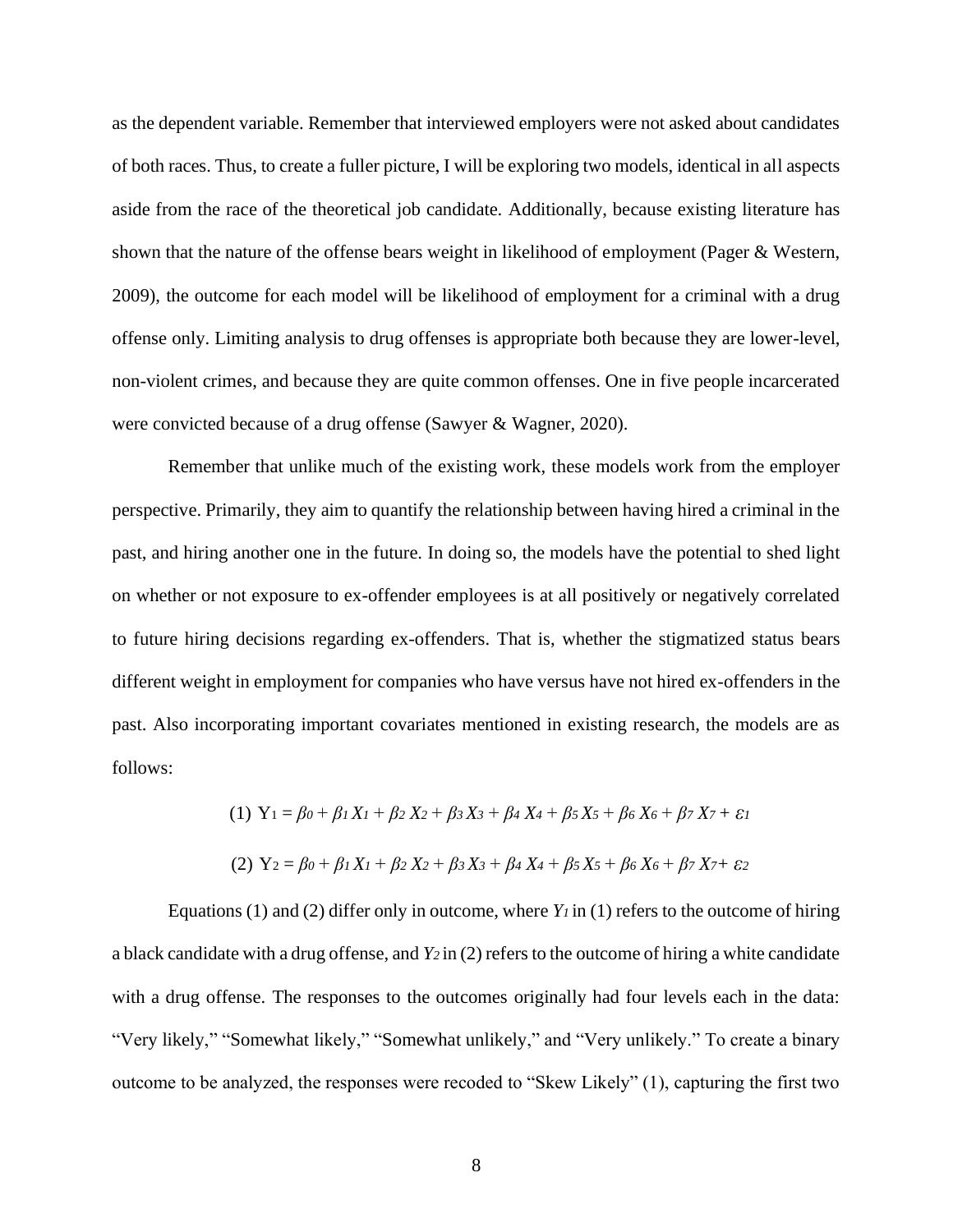responses, and "Skew Unlikely" (0), capturing the last two responses. The rationale behind the selected independent variables will be explained further below.

The variable  $X_I$  is a binary response to whether the hiring manager is aware of the company having hired a male ex-offender within the past year. The levels are "Yes" (1) and "No" (0). The primary coefficient of interest is *β1,* which will quantify the correlation between a business' previous hiring decisions for ex-offenders and the likelihood to hire another ex-offender. The goal of the model is to determine the direction and magnitude of this coefficient, as well as whether it is statistically different from zero for either or both races of ex-offenders.

The covariates in the model are included to reduce biased estimates of the probability of hiring either race of ex-offender. They have been selected based on prior research regarding factors affecting employment of former criminals. Pager & Western (2009) note that personal contact with applicants who have a criminal record can affect hiring outcomes — employers may have increased sympathy upon interaction with a criminal. Thus, a business' tendency to interview applicants in person may affect hiring decisions of former criminals, either past or future. The binary variable *X<sup>2</sup>* captures whether or not personal interviews are required for applicants, with levels "Always" (1) or "Sometimes" (0).

Moreover, education undoubtedly affects hiring decisions. This influence is accounted for in the model with two separate variables. The binary variable *X3* captures the impact of a high school diploma on hiring decisions, coded from the question to employers regarding how necessary a high school diploma is for the vacant position. Original responses "Absolutely Necessary" and "Strongly Preferred" were grouped together, as were "Mildly Preferred" and "Doesn't Matter." The levels are "Absolutely Necessary / Strongly Preferred" (1) and "Mildly Preferred / Doesn't Matter" (0). Additionally, because the data comes from entry-level positions,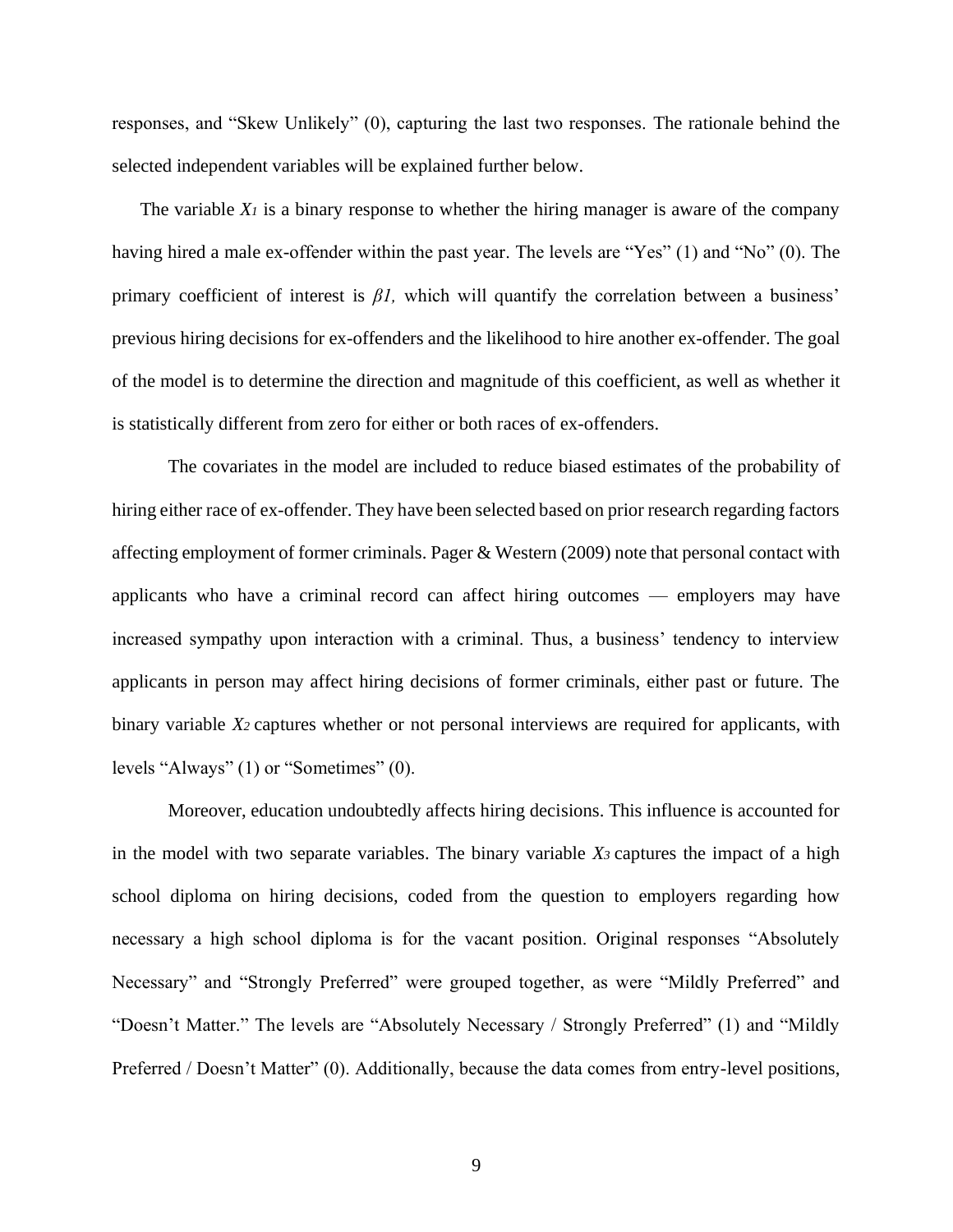certain tests may be required for applicants in lieu of or in addition to typical indicators of educational attainment. The variable  $X_4$  is a binary response to whether or not the hiring company requires any tests for candidates. The levels are "Yes" (1) and "No" (0).

Similar to education, previous work experience is known to affect hiring decisions. The binary variable *X<sup>5</sup>* accounts for this influence, coded from the question to employers regarding how necessary recent work experience is for the vacant position. Original responses "Absolutely Necessary" and "Strongly Preferred" were grouped together, as were "Mildly Preferred" and "Doesn't Matter." The levels are "Absolutely Necessary / Strongly Preferred" (1) and "Mildly Preferred / Doesn't Matter" (0).

While there is debate in existing literature over whether accessibility to background checks helps or hurts criminal applicants (Bushway, 2004), it is clear that it has some effect on hiring decisions. Thus, whether or not the hiring company checks criminal background is accounted for in the model with the variable *X6.* Originally with three response levels, "Yes," "Sometimes," or "No," this variable was recoded to encapsulate whether the company *ever* checks criminal background to create two distinct levels. The levels are "Yes" (1) and "No" (0).

Similar to the debate surrounding accessibility to criminal records, policy debate also exists regarding whether there should be a question about criminal history on job applications (Agan & Starr, 2017). For this reason, it can be assumed that knowledge of criminal history impacts hiring decisions. The final binary variable, *X7*, accounts for whether applications within the past year have inquired about criminal history. The levels are "Yes" (1) and "No" (0).

These models incorporate more sociological theory to the typical economic research on criminal history and employment outcomes. Specifically, the models are built with the hopes of accurately estimating the coefficient  $\beta_l$ , to test whether the relationship of the variable of interest,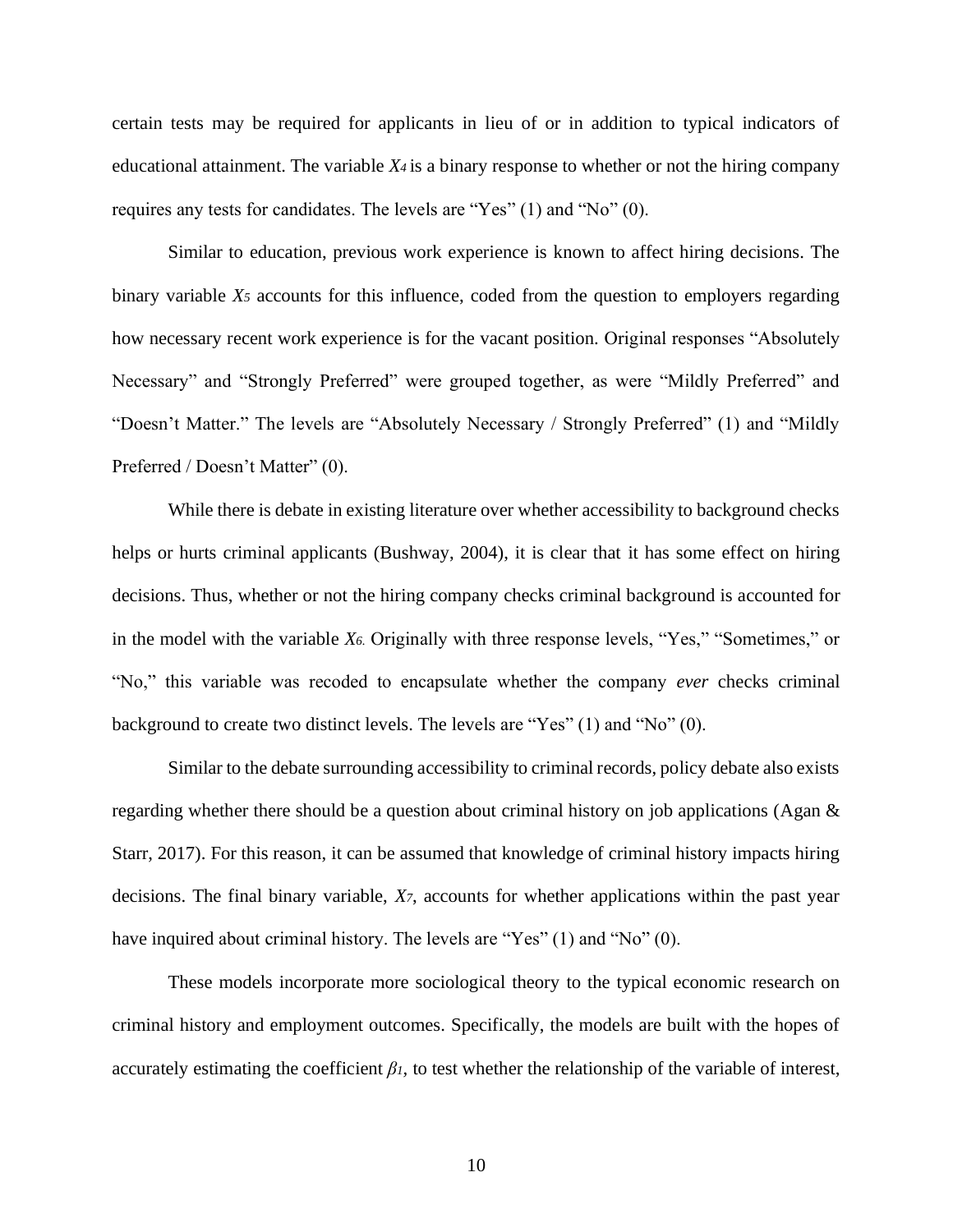*X1,* to the outcomes, *Y<sup>1</sup>* and *Y2*, is statistically different from zero. That is, for Equations (1) and (2), I will test the following hypotheses:

Ho: 
$$
β1 = 0
$$
  
Ha:  $β1 ≠ 0$ 

The direction and magnitude of the relationship for each model is also of interest, should the null hypothesis be rejected.

It is also important to note that serious limitations exist within this model. The model draws on previous research to identify large factors of influence on hiring decisions for criminals to include as appropriate covariates (education, tendency to check background, etc.). However, while careful selection of the model has been done in hopes of minimizing inflation or deflation of the estimate of  $\beta$ *l*, there are a number of potential sources of bias that may not be accounted for in the model. Unobservable variables, such as the hiring mangers' personal preference, may have a large influence on the outcome. Undoubtedly, observable variables that have not been recorded in the data or included in the model could also pose a threat to obtaining reliable estimates of the coefficients(s). Yet, over-specification could also unnecessarily complicate the model. Given the availability of data and the already-identified factors of influence on hiring decisions for criminals from previous research, this model produces an earnest attempt at identifying the relationship between a company's previous hiring of ex-offenders and the likelihood to do so in the future. Additionally, it must be emphasized that due to the nonexperimental nature of the data, and the fact that unconfoundedness is too large an assumption to make in this case, this model is equipped only to potentially identify the sign and magnitude of a correlation between the variable of interest and the outcome, not necessarily a causal relationship.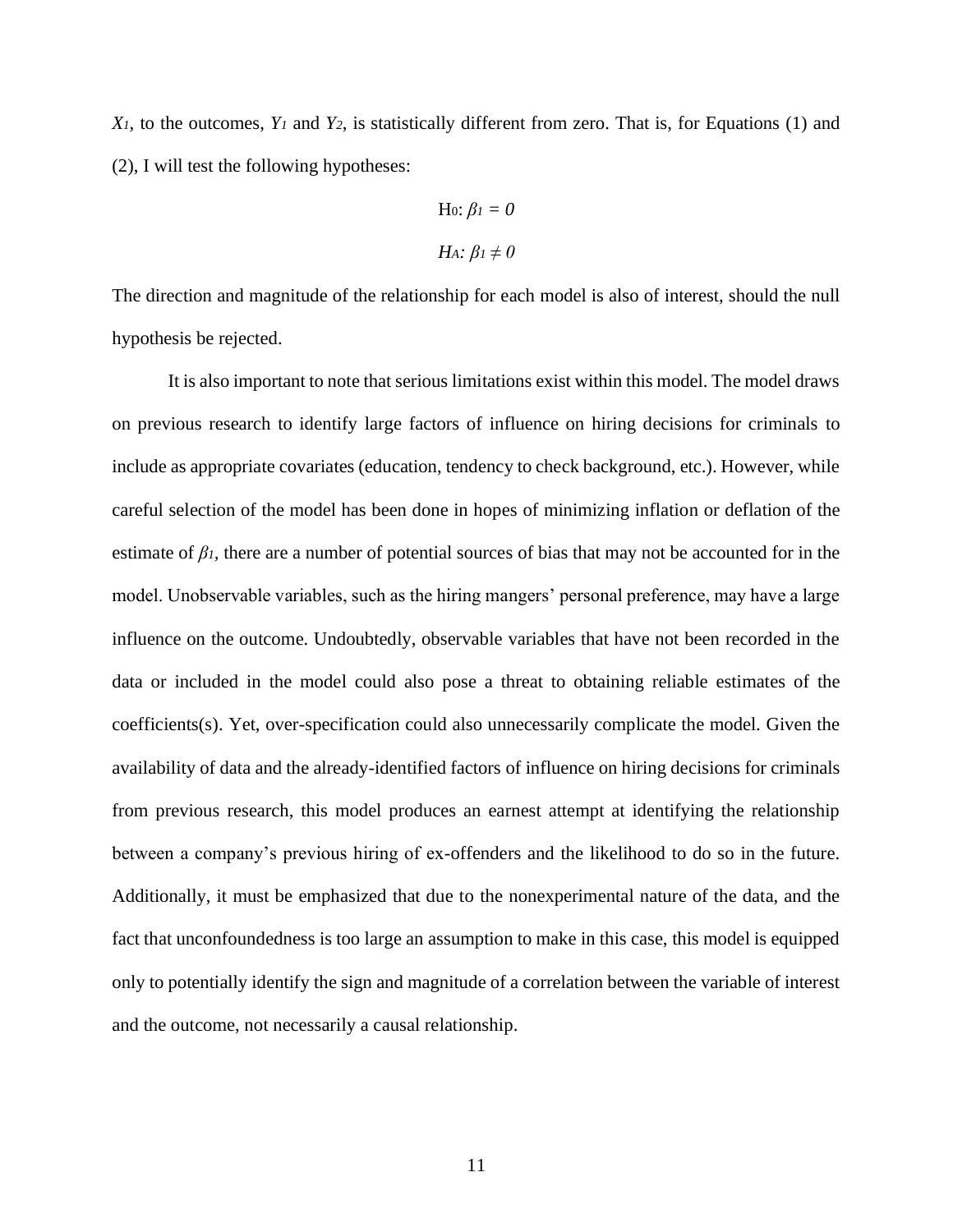#### **IV. Results**

Before delving into the results obtained using the models in Equations (1) and (2), primary analysis on the data should be considered. Figure 1 shows discrepancies in the mean proportions of positive responses to theoretical hiring situations (the outcomes) by race of the applicant and by company exposure to employees who are ex-offenders.



Preliminary investigation suggests a positive correlation between having hired an exoffender in the past and willingness to do so again for both races, though the effect of exposure seems to be more pronounced for white applicants than black applicants. This suggests that exposure to criminal hires may significantly contribute to positive hiring decisions for ex-offenders in the future.

To quantify the relationship between the variable of interest and the outcomes, as well as to investigate the significance of the relationship, the specified models must be estimated. Equations (1) and (2) described in the empirical analysis section provide the basis for regression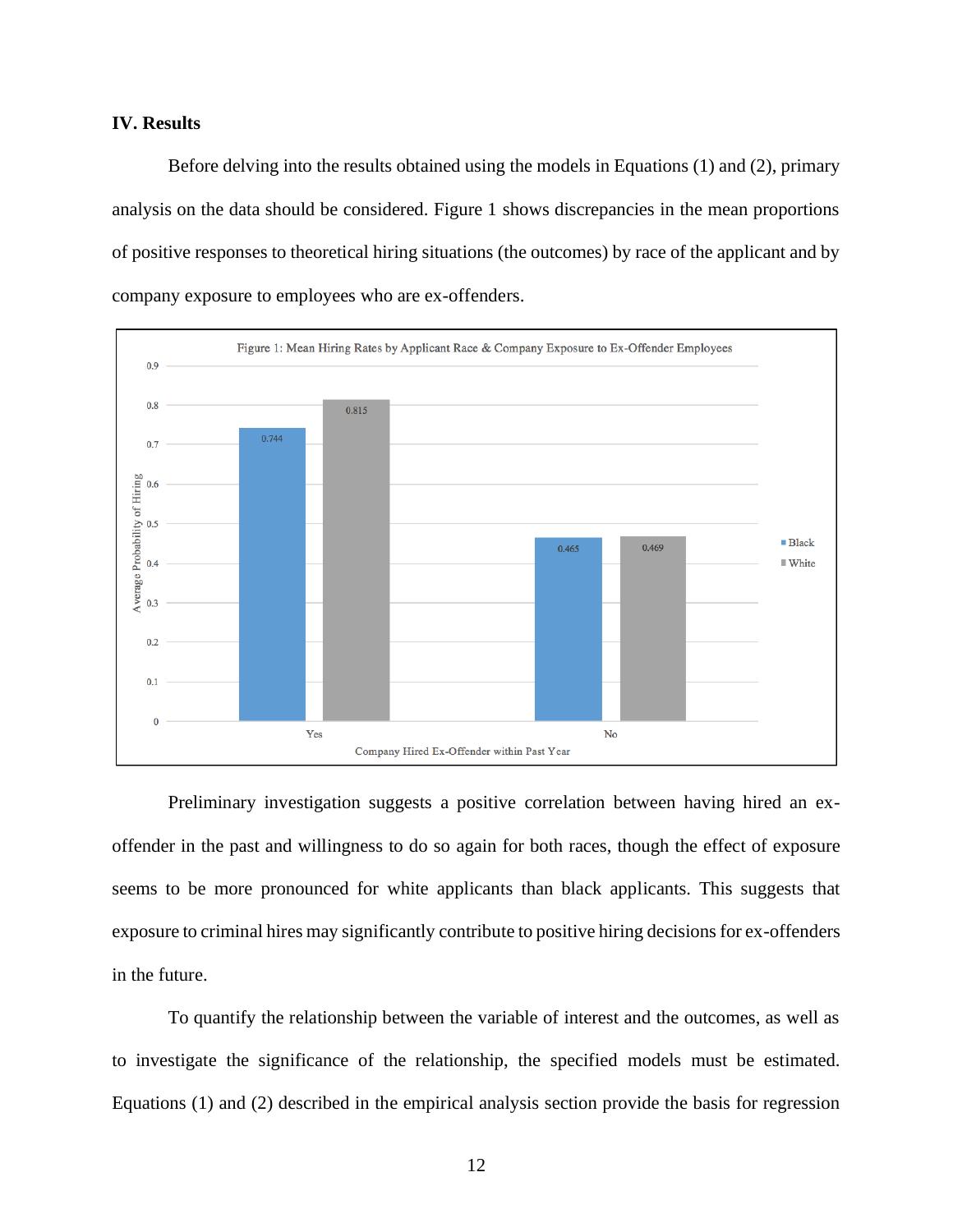using Ordinary Least Squares (OLS) in this paper. The outcomes *Y<sup>1</sup>* and *Y<sup>2</sup>* are regressed on the seven specified variables in the previous section. Summary statistics for the data used to produce the regressions are available in Table 1 and Table 2 in the Appendix.

Recall that the nature of the data merits separate analyses of the relationship of interest by race. Table 3 provides the results of the regression for Equation (1), which analyzes the relationship between former hire of ex-offenders and future hiring decisions for applicants who are black exoffenders.

*Dependent Variable: Probability of Hiring Black Candidate with Drug Offense* **Coefficient Standard Error P-Value 95% Confidence Interval Former Criminal Hire** .259 .101 0.012\*\* (0.057, 0.460) **Personal Interview** -.063 .113 0.578 (-0.288, 0.162) **High School Diploma** 

**Importance** -.225 .109 0.043\*\* (-0.443, -0.007) **Required Tests** .079 .111 .0.299 .111 .0.299) **Work Experience Importance**  $-0.87$  .107 0.420 (-0.300, 0.126) **Background Check** -.294 .109 0.009\*\*\* (-0.511, -0.076) **Question Criminal History** 1146 .122 .122 .1234 (-0.0967, 0.389) **Constant** .788 .192 .192 .1000<sup>\*\*\*</sup> (0.406, 1.171)

**Table 3: Relationship Between Former Hire of Ex-Offenders and Likelihood of Hiring Black Ex-Offender**

Notes: \*p<0.1, \*\*p<0.05, \*\*\*p<0.01

The table provides the estimate of 0.259 for the coefficient of interest  $\beta$ *l*, which is statistically different from zero at the 5% significance level. The coefficient indicates that holding the values of the other variables in the model constant, if a company has hired an ex-offender in the past, they are, on average, 25.9 percentage points more likely to hire a black ex-offender than a company who has not hired an ex-offender in the past. Thus, we can assume that company exposure to exoffenders is positively associated with the likelihood of hiring a black ex-offender in the future.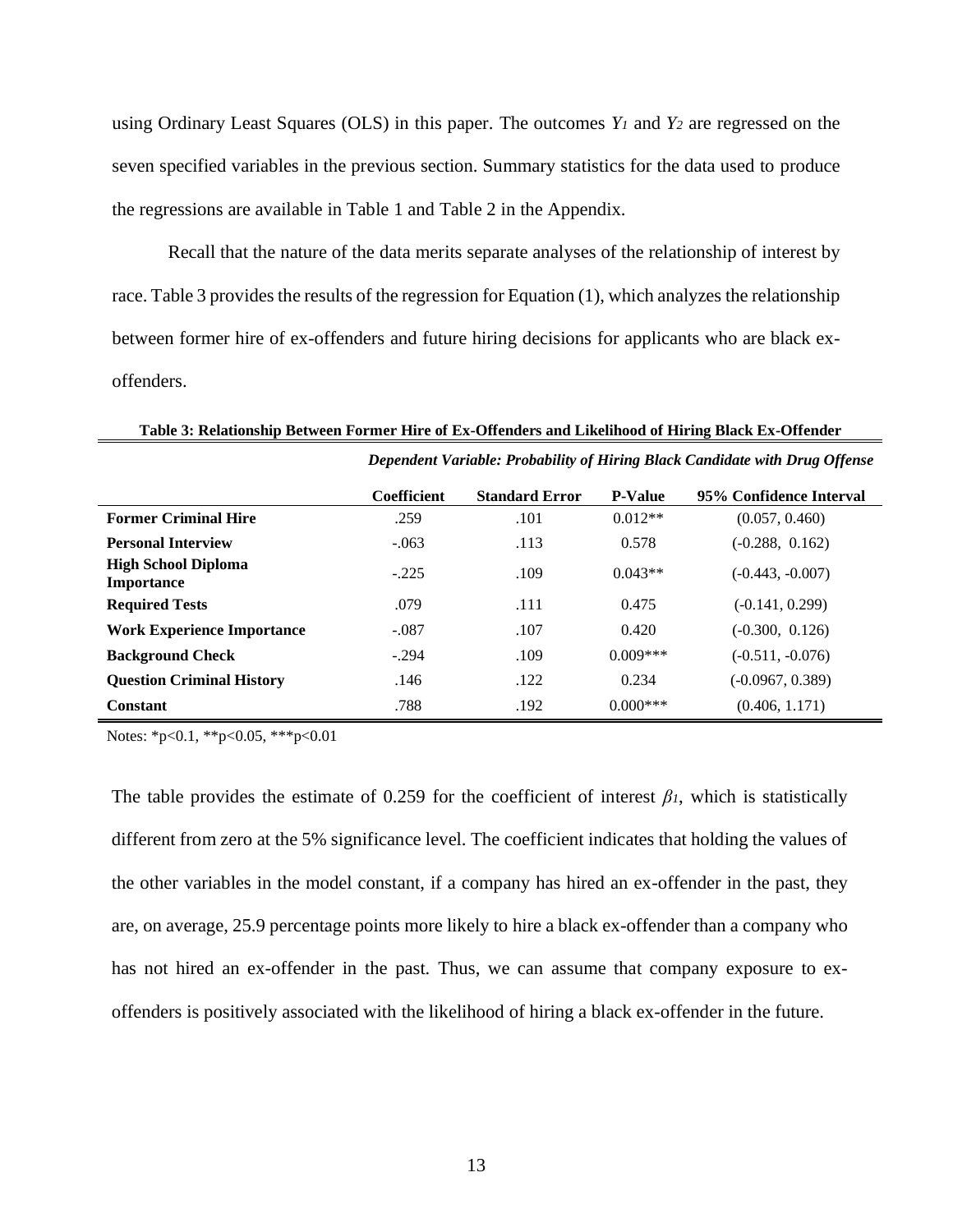Table 4 shows the results of the regression specified in Equation (2), where the outcome is instead probability of hiring a white ex-offender, but the independent variables remain the same.

|                                                 | Dependent Variable: Probability of Hiring White Candidate with Drug Offense |                       |                |                         |  |
|-------------------------------------------------|-----------------------------------------------------------------------------|-----------------------|----------------|-------------------------|--|
|                                                 | <b>Coefficient</b>                                                          | <b>Standard Error</b> | <b>P-Value</b> | 95% Confidence Interval |  |
| <b>Former Criminal Hire</b>                     | .397                                                                        | .119                  | $0.002***$     | (0.158, 0.635)          |  |
| <b>Personal Interview</b>                       | $-.091$                                                                     | .136                  | 0.505          | $(-0.364, 0.181)$       |  |
| <b>High School Diploma</b><br><b>Importance</b> | $-.299$                                                                     | .138                  | $0.036**$      | $(-0.577, -0.021)$      |  |
| <b>Required Tests</b>                           | $-.276$                                                                     | .143                  | $0.060*$       | $(-0.564, 0.012)$       |  |
| <b>Work Experience Importance</b>               | .050                                                                        | .142                  | 0.725          | $(-0.236, 0.336)$       |  |
| <b>Background Check</b>                         | $-.120$                                                                     | .126                  | 0.346          | $(-0.373, 0.133)$       |  |
| <b>High School Diploma Importance</b>           | $-.299$                                                                     | .138                  | $0.036**$      | $(-0.577, -0.021)$      |  |
| <b>Question Criminal History</b>                | $-166$                                                                      | .152                  | 0.279          | $(-0.471, 0.139)$       |  |
| Constant                                        | .920                                                                        | .187                  | $0.000***$     | (0.544, 1.296)          |  |

**Table 4: Relationship Between Former Hire of Ex-Offenders and Likelihood of Hiring White Ex-Offender**

Notes: \*p<0.1, \*\*p<0.05, \*\*\*p<0.01

Table 4 provides the estimate of 0.397 for the coefficient of interest  $\beta$ *l*, which is statistically different from zero at the 1% significance level. Following a similar interpretation of the coefficient produced in Table 3, the coefficient indicates that if a company has hired an ex-offender in the past, they are, on average, 39.7 percentage points more likely to hire a white ex-offender than a company who has not hired an ex-offender in the past. Again, we see a positive association between former exposure to ex-offender employees and likelihood to employ another ex-offender. Notably, the relationship between having hired an ex-offender in the past and likelihood of hiring another in the future is more pronounced for white ex-offenders than for black ex-offenders. Though this analysis does not test for a statistical difference between the values of *β<sup>1</sup>* for the two equations, a differential outcome does seem to exist. This falls in line with Pager's (2003) conclusion that the effect of a criminal record on employment prospects is less detrimental for white job applicants than for black job applicants.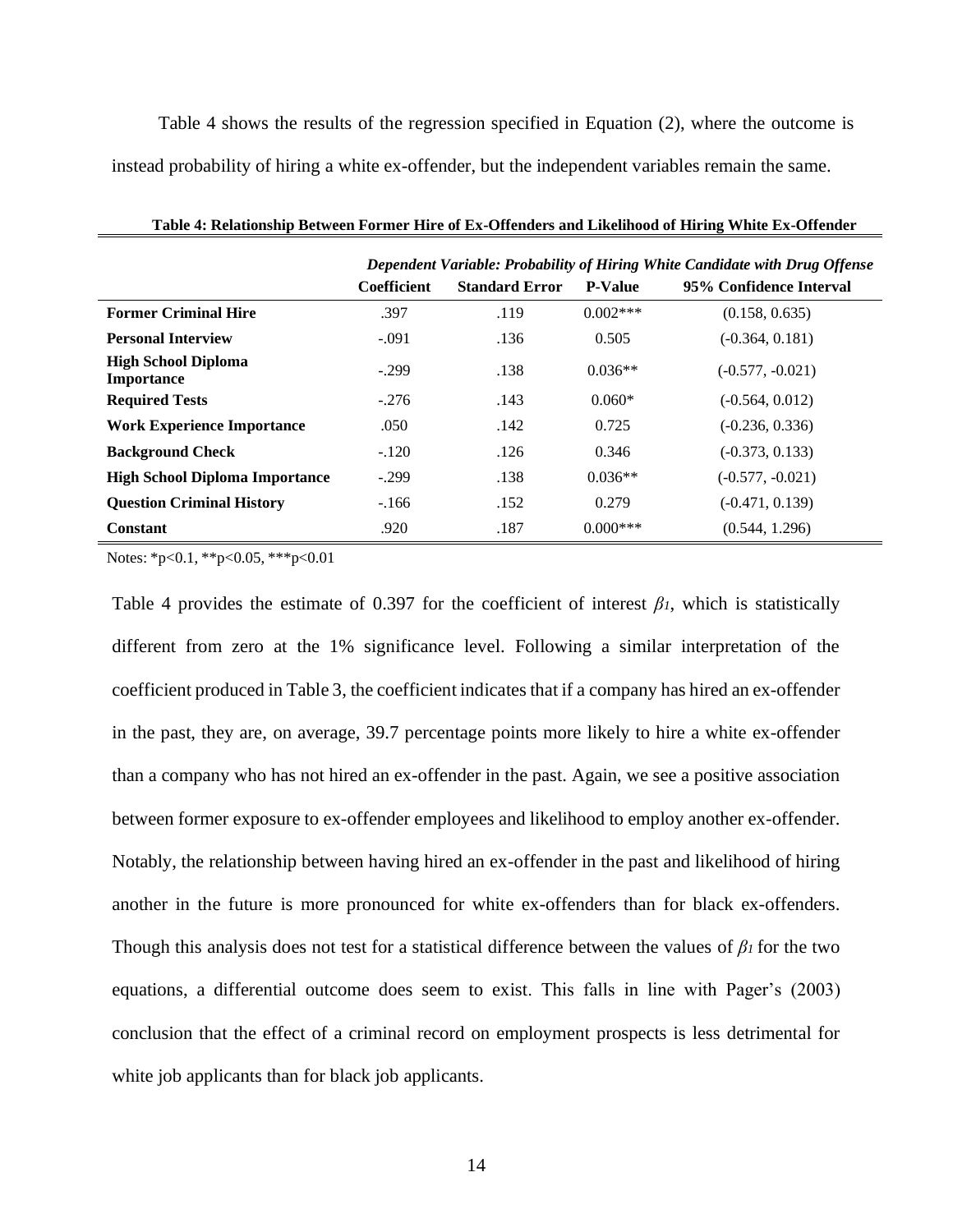Importantly, note that the outcomes are based on theoretical hiring situations posed in a survey, meaning that there is a possibility that the decisions may not be upheld in an actual hiring situation. Regardless, the findings carry weight in exposing potential influences of personal and company bias that exist with regards to criminal hires. From a socioeconomic perspective, these results seem to suggest that the weight of bias in ex-offender hiring decisions may be reduced once criminal hires are actually incorporated into a business. That is, exposure to criminals in the workplace may eliminate prejudiced attitudes in making hiring decisions regarding former convicts.

### **V. Conclusion**

Due to the nature of the available data and limitations of the models employed, the findings in this paper do not necessarily point to causal effects. Nonetheless, this research suggests a positive association between company exposure to ex-offenders in the past and willingness to hire an ex-offender in the future. The suggestion that bias operates as a component in hiring those with a criminal record may call for review of policies that increase employment accessibility for those who carry the title of "ex-offender."

As mentioned in the beginning of this paper, Ban the Box and background check initiatives aim to eliminate at least one barrier that the formerly-incarcerated face in re-entering society. The idea behind these proposals is that employers will not be unduly swayed in hiring decisions of those with a criminal history based on biased views of criminals. Ban the Box proposals are less extreme than elimination of background checks because they only prohibit employer inquiry of criminal history within the first few rounds of the application process. The intent is to allow applicants to build personal rapport with hiring managers before divulging information about a criminal record (Doleac & Hansen, 2016).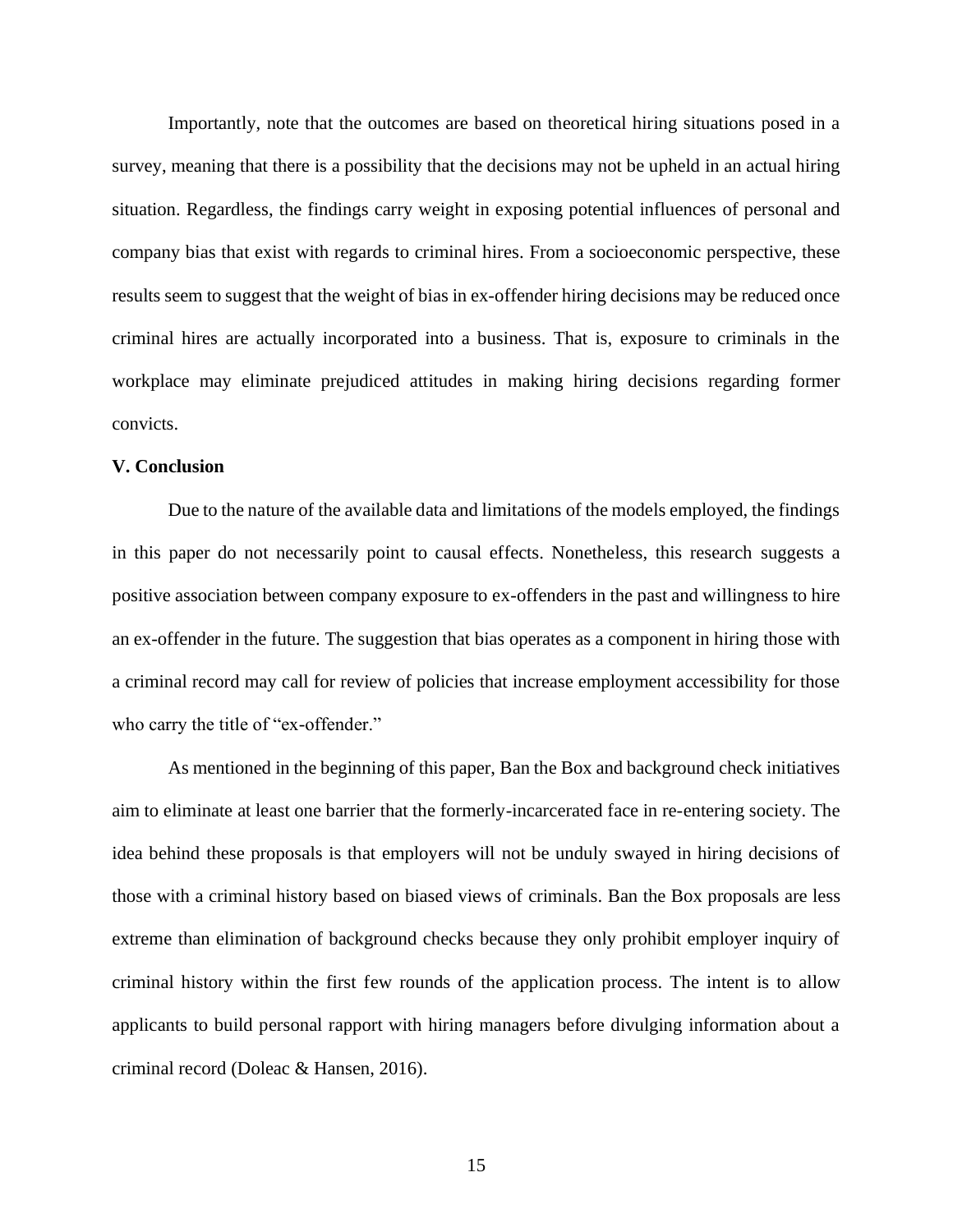However, existing research suggests that such initiatives may, in fact, work to create different barriers for those who have criminal records through a phenomenon called "statistical discrimination." In a study investigating the effects of Ban the Box initiatives on employment for former criminal offenders, Doleac & Hansen (2016) find that without a concrete indicator of criminal history, employers may rely on other demographic factors such as race or education to make assumptions about an applicant's criminal history. This finding upheld existing theories regarding statistical discrimination, which also applies to initiatives that reduce employer access to background checks (Bushway, 2004). Considering Pager's (2003) finding about the interaction between race and criminal status, as well as the findings achieved in this paper, it is essential that policy surrounding employment opportunities for ex-offenders is cognizant of the differential impacts by race.

Due to this concern surrounding public policy, it is difficult to say at the moment whether proposed initiatives would be effective in reducing biased hiring practices, despite their intent. Research on the topic of ex-offender employment still remains relatively limited and divided. Therefore, moving forward, it is essential that certain action items are prioritized. For one, research that quantifies and proves bias in hiring practices should be done on a wider scale with more reliable modeling methods. While bias surrounding the hire of ex-offenders cannot be "randomly assigned" to businesses, experimental methods that reflect the sentiment may be viable, as might difference-in-difference methods. Dependably quantifying a bias against ex-offenders that appears to exist in the American corporate world may demand that businesses look inward at their own hiring practices. As diversity and inclusion becomes more relevant in today's workplace, this issue could carry significant weight.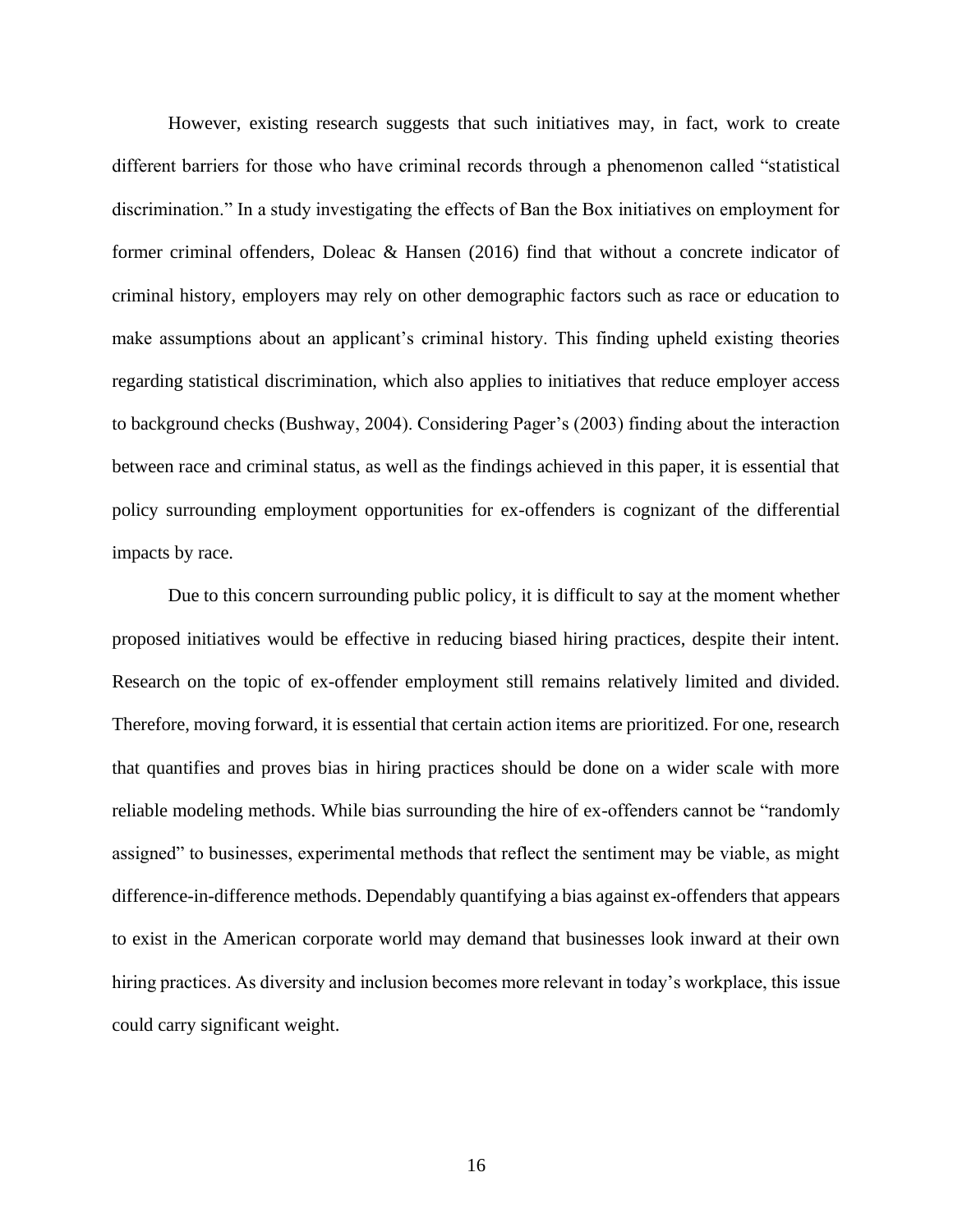This research has concluded the existence of a positive association between company exposure to employees with a criminal record and the likelihood of hiring another ex-offender, with the effect appearing to be more pronounced for white males than for black males in the sample. Taken at face value, this suggests an inverse relationship between bias surrounding criminal status and exposure to such employees. To truly honor the tenet of rehabilitation that exists within the criminal justice system, it is crucial that potential bias against former criminals in hiring practices is further studied and actively dismantled in society.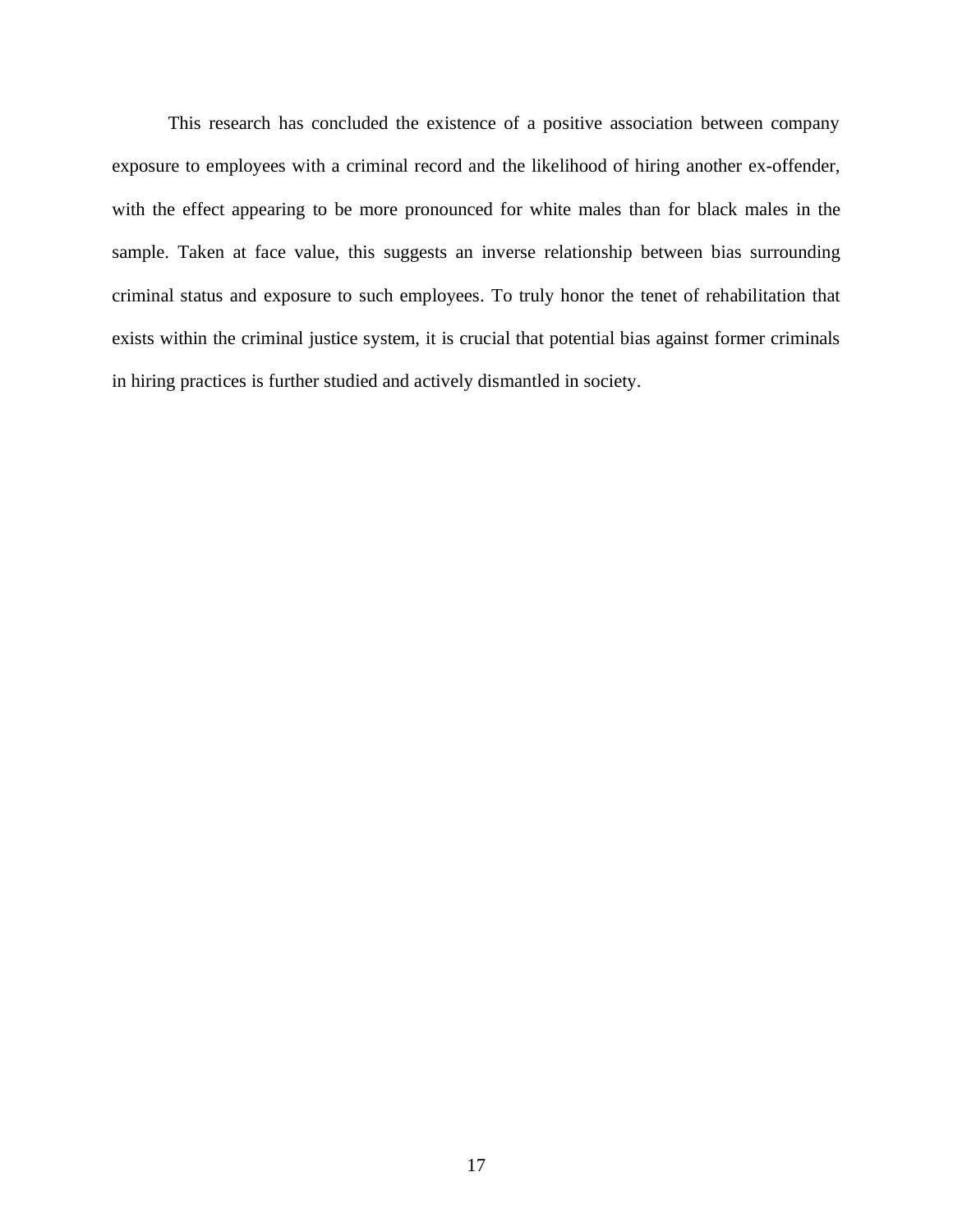#### References

- Agan, Amanda, and Sonja Starr. 2017. "The Effect of Criminal Records on Access to Employment." *American Economic Review* 107 (5): 560–64.
- Bernburg, Jón Gunnar, Marvin D. Krohn, and Craig J. Rivera. "Official Labeling, Criminal Embeddedness, and Subsequent Delinquency: A Longitudinal Test of Labeling Theory." *Journal of Research in Crime and Delinquency* 43, no. 1 (February 2006): 67–88.
- Bushway, Shawn D. "Labor Market Effects of Permitting Employer Access to Criminal History Records." *Journal of Contemporary Criminal Justice* 20, no. 3 (2004): 276-291.
- Couloute, Lucius, and Daniel Kopf. "Out of Prison & Out of Work: Unemployment among Formerly Incarcerated People." Prison Policy Initiative (2018). Accessed June 2, 2020. https://www.prisonpolicy.org/reports/outofwork.html
- Doleac, Jennifer L., and Benjamin Hansen. *Does "Ban the Box" Help or Hurt Low-Skilled Workers? Statistical Discrimination and Employment Outcomes when Criminal Histories are Hidden*. No. w22469. National Bureau of Economic Research, 2016.
- Grogger, Jeffrey. "The Effect of Arrests on the Employment and Earnings of Young Men." *The Quarterly Journal of Economics* 110, no. 1 (1995): 51-71.
- Jung, Haeil. "Increase in the Length of Incarceration and the Subsequent Labor Market Outcomes: Evidence from Men Released from Illinois Sate Prisons." *Journal of Policy Analysis and Management* 30, no. 3 (2011): 499-533.
- Kling, Jeffrey R. "Incarceration Length, Employment, and Earnings." *The American Economic Review* 96, no. 3 (2006): 863-76.
- Mueller-Smith, Michael. "The Criminal and Labor Market Impacts of Incarceration." *Unpublished Working Paper* 18 (2015).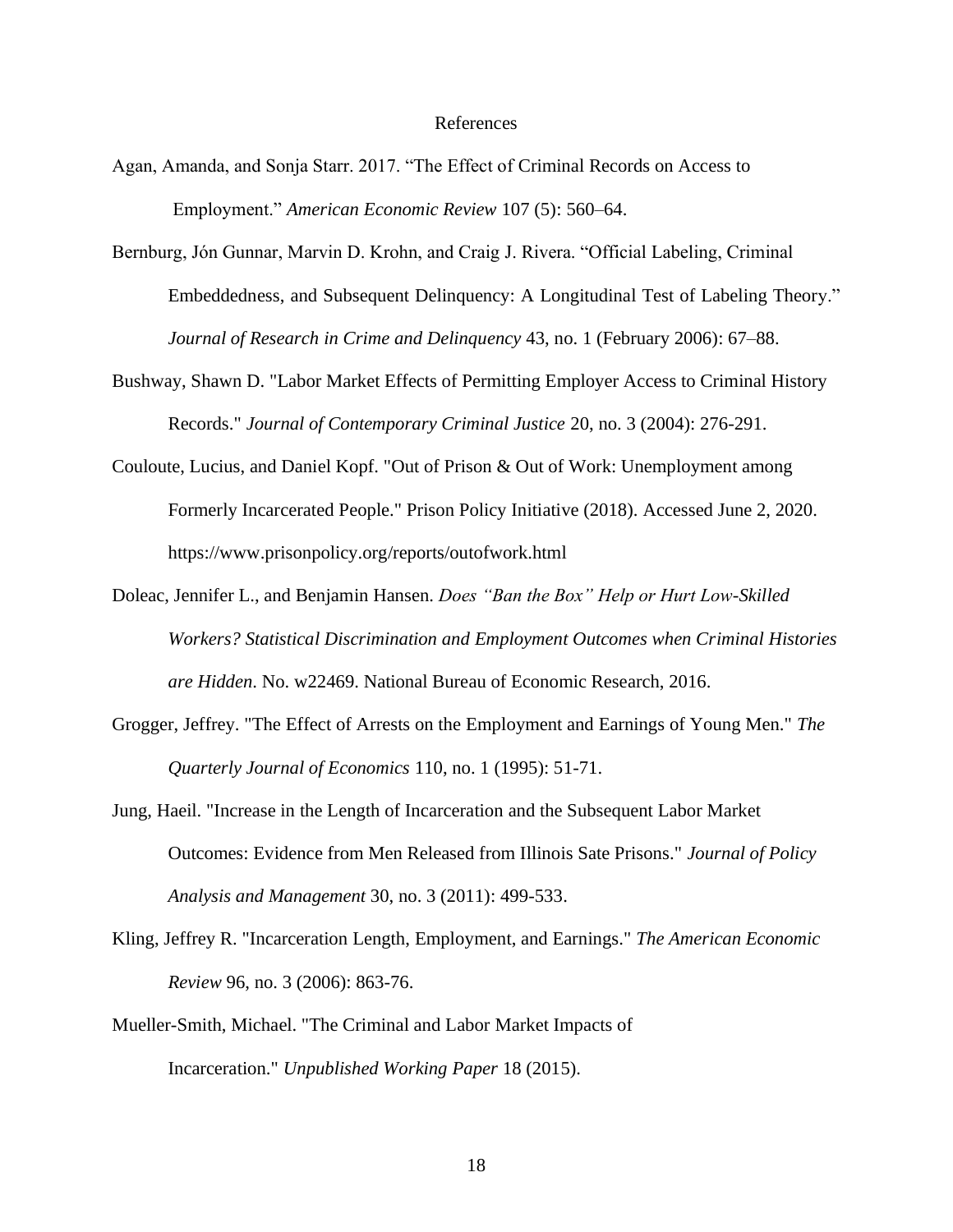- Pager, Devah. "The Mark of a Criminal Record." *American Journal of Sociology* 108, no. 5 (2003): 937-975.
- Pager, Devah, and Bruce Western. "Investigating Prisoner Reentry: The Impact of Conviction Status on the Employment Prospects of Young Men." *Washington, DC National Institute of Justice* (2009).
- Sawyer, Wendy, and Peter Wagner. "Mass Incarceration: The Whole Pie 2020," March 24, 2020. https://www.prisonpolicy.org/reports/pie2020.html.
- U.S. Bureau of Labor Statistics. "Unemployment Rate Rose to 4.0 Percent in June 2018." U.S. Bureau of Labor Statistics. U.S. Bureau of Labor Statistics, July 11, 2018. https://www.bls.gov/opub/ted/2018/unemployment-rate-rose-to-4-point-0-percent-in-june-2018.htm.
- U.S. Department of Justice. "Prisoners and Prisoner Re-Entry." USDOJ: FBCI: Prisoners and Prisoner Re-Entry. Accessed June 2, 2020. https://www.justice.gov/archive/fbci/progmenu\_reentry.html.
- Weiman, David F., Michael A. Stoll, and Shawn. Bushway. 2007. *Barriers to Reentry?: The Labor Market for Released Prisoners in Post-Industrial America*. New York: Russell Sage Foundation.